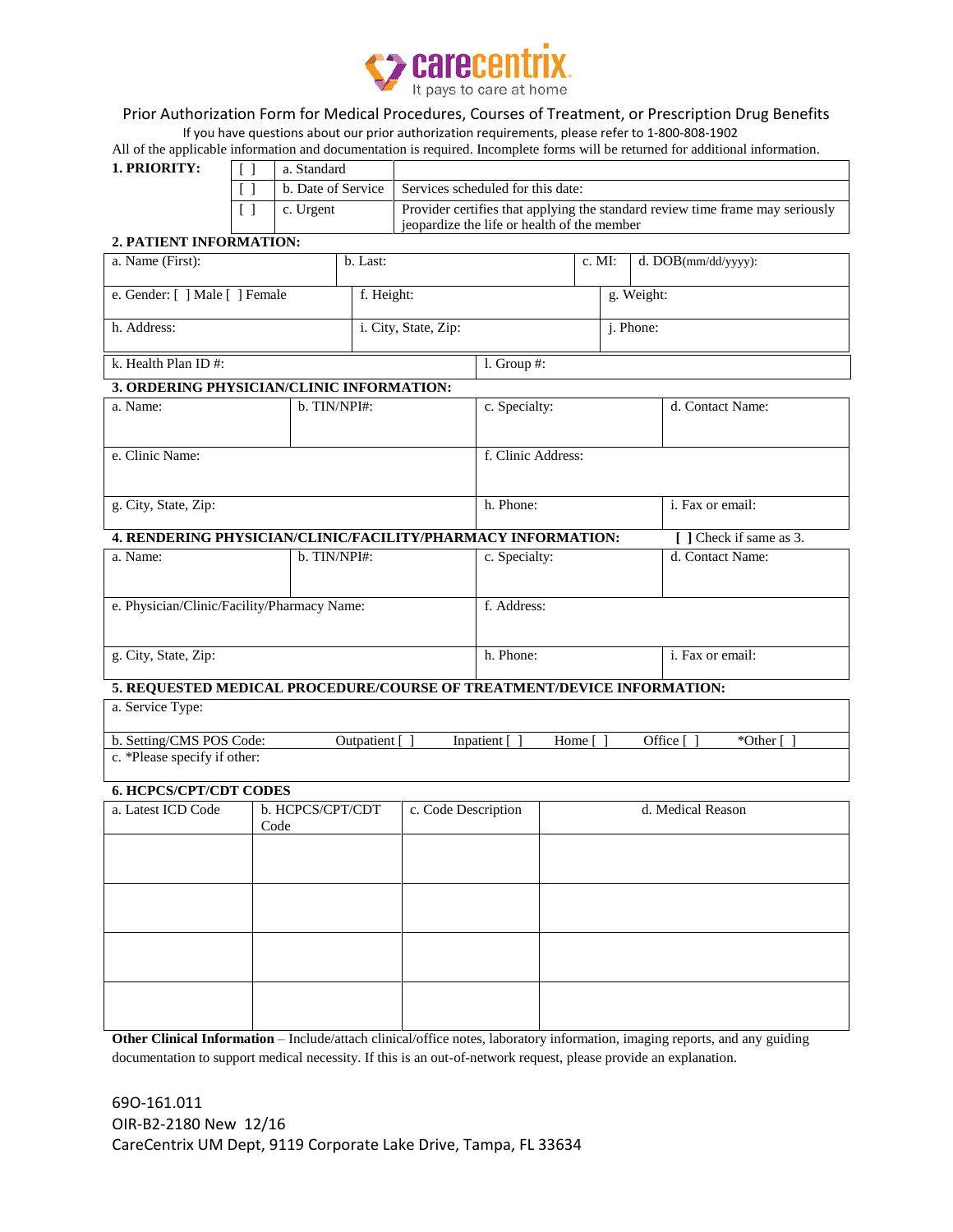

### Prior Authorization Form for Medical Procedures, Courses of Treatment, or Prescription Drug Benefits If you have questions about our prior authorization requirements, please refer to 1-800-808-1902

# **7. OTHER SERVICES (SEE INSTRUCTIONS)** a. Type of Service: b. Name of Therapy/Agency: c. Units/Volume/Visits Requested: d. Frequency/Length of Time Needed: e. Initial [ ] Extension [ ] Previous Authorization #: f. Additional Comments: **8. PRESCRIPTION DRUG** a. Diagnosis name and code: b. Medication Requested c. Strength d. Dosing Schedule (including length of therapy) e. Quantity Per Month or Quantity Limits f. Is the patient currently treated with requested medication(s):  $[ ]$  Yes  $[ ]$  No If yes, When was treatment with the requested medication started? g. Explain the medical reasons for the requested medications, including an explanation for selecting these medications over alternatives: h. List any other medications patient will use in combination with requested medication: **9. PREVIOUS SERVICES/THERAPY (INCLUDING DRUG, DOSE, DURATION, AND REASON FOR DISCONTINUING PREVIOUS THERAPY)**

| a. | Date Discontinued |
|----|-------------------|
|    |                   |
|    |                   |
| b. | Date Discontinued |
|    |                   |
|    |                   |
| c. | Date Discontinued |
|    |                   |
|    |                   |

**Additional Information** – Please attach and submit any progress notes, lab data, discharge summaries, or other guiding documentation to support discontinuation of previous therapy and initiation of therapy with the requested medication along with a copy of the prescription.

#### **10. ATTESTATION**

I hereby certify and attest that all information provided as part of this prior authorization request is true and accurate.

| Provi<br>$+1140$<br>тает<br>יור<br>чтанны. | <b>J</b> ate |
|--------------------------------------------|--------------|
|                                            |              |

| 690-161.011                                                     |
|-----------------------------------------------------------------|
| OIR-B2-2180 New 12/16                                           |
| CareCentrix UM Dept, 9119 Corporate Lake Drive, Tampa, FL 33634 |